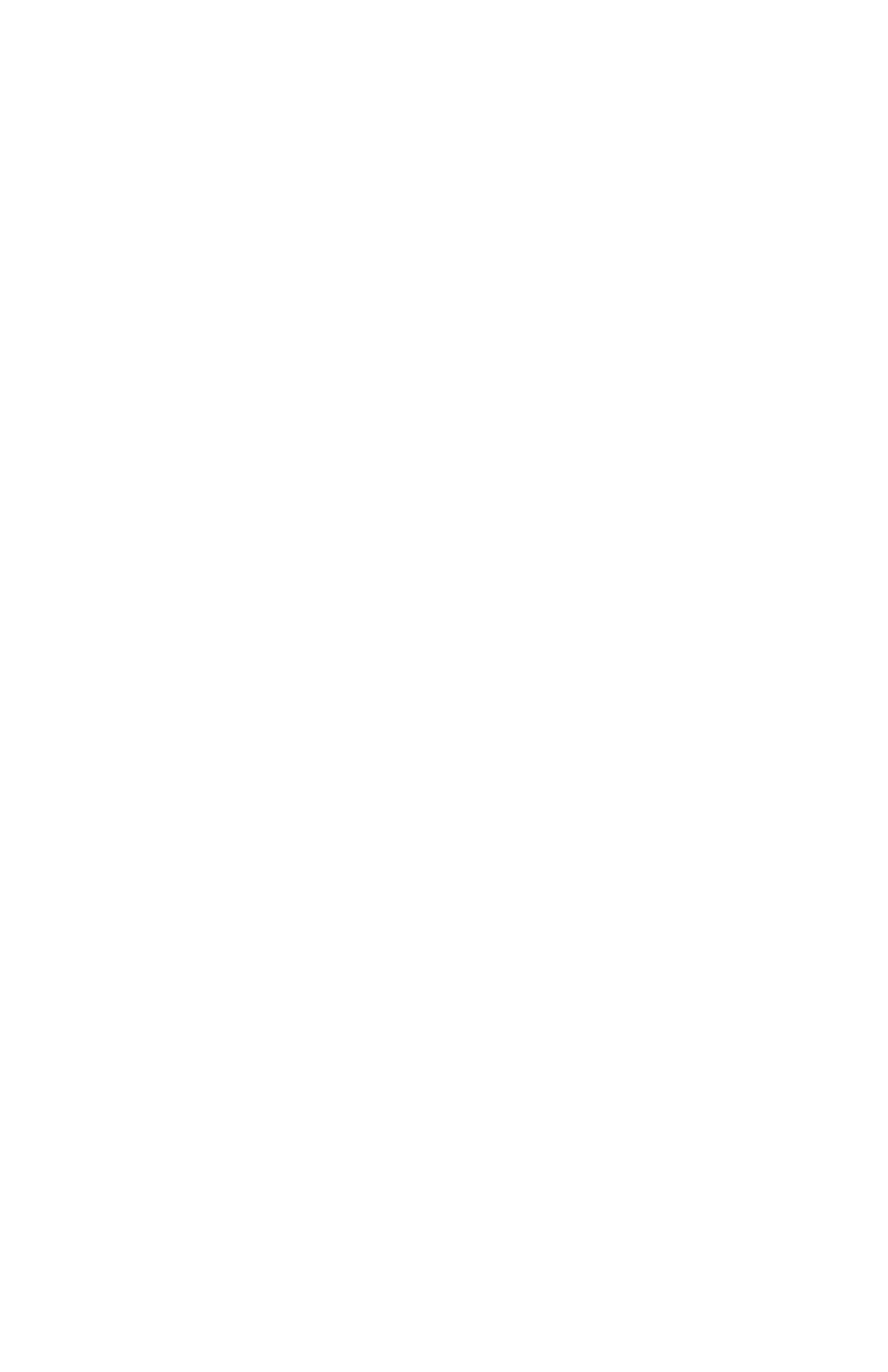A maturing disciple is someone who has said "yes" to God's love in Jesus Christ and has become an apprentice of Jesus. Our apprenticeship is a lifelong journey of transformation to become like Jesus through the Spirit, growing to love the Triune God above all else and loving others and creation as Jesus does.

Discipleship starts before we take our first breath and continues until we finally see Jesus face-to-face. It involves the totality of life: all our choices, attitudes, actions, thoughts, and habits. While discipleship cannot be limited to a program, there are ways that we can order our lives together and individually that will create room for the Holy Spirit to transform us. We are calling these the "building blocks" of discipleship. It is our hope that everyone, no matter their age or where they are on their journey, will engage in each of these building blocks. The ways we engage will likely change over the years, depending on the Spirit's leading. That's okay! It's more important that we engage and allow God room to transform us. These are the four building blocks, briefly defined:

### **OO** EDUCATION

The goal is not only gathering information, but to be transformed into the likeness of Jesus. In particular, education invites us to see real reality – not just to learn true facts, but to actually see reality in a totally different way. The primary material for this transformation is Scripture.

## $\triangle$  PRACTICES

Practices can also be called spiritual disciplines or habits. Practices help us open our lives to the Holy Spirit's work of transforming us into the image of Jesus. They are actions that help us form habits. As they become habits, it will become our nature to live life in and through Jesus Christ in the power of the Spirit.

## <u>ል</u> COMMUNITY

Community is the place in which we learn and practice loving God and neighbor. It is the place in which we encourage each other in the Lord, bear one another's burdens, and engage in education and spiritual practices together.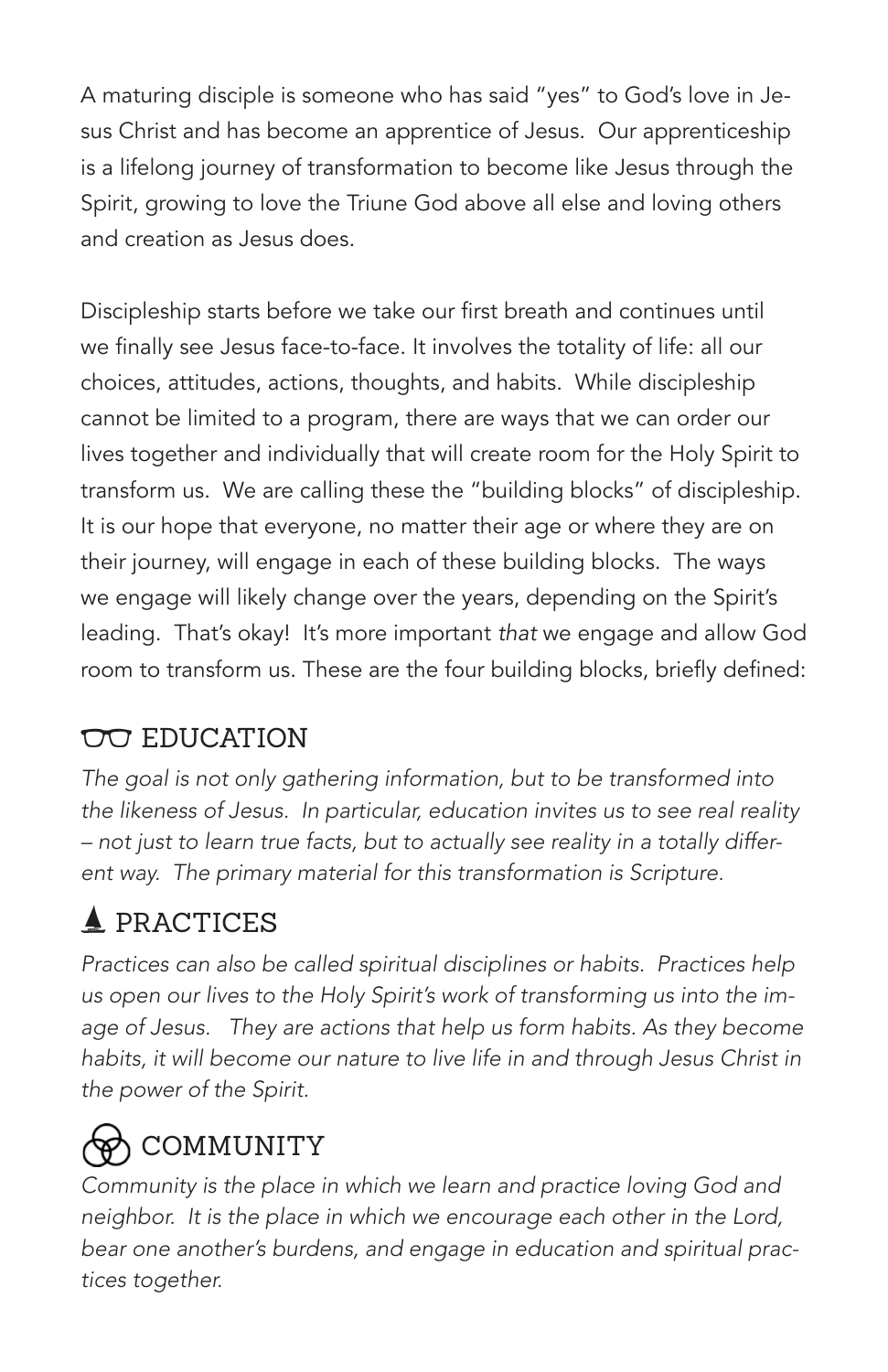### JOINING GOD'S MISSION 6

God's love is so fierce and pure that God gave everything to love and redeem every inch of creation. When we are filled with that kind of love, we are compelled to joyfully join in God's mission to share His love and redemption with all of creation as well. The ways God asks us to join His mission may change over time, depending on the contexts in which God places us.

If you'd like to read a much fuller description of our views on Discipleship and the four building blocks, please go to: 1stpres.com/what-we-believe/

On the following pages, we've listed the various programs and tools we offer that help people of various ages to engage in the Discipleship Building Blocks. Many of the programs and tools fit within multiple building blocks, but for the sake of clarity we have parsed them out. In addition, there are other special events we do throughout the year that are not listed - make sure to check weekly and monthly church communication. If you'd like additional information about our specific goals for each age (preschool - high school) and what the children/youth are learning each week, these are also available on our website: 1stpres.com Please don't hesitate to contact any of us. We'd love to journey with you as you follow Jesus.

#### The Discipleship Staff

Amy Carlan Associate Pastor for Discipleship AmyC@1stpres.com

Johnson Waterer Director of Middle School Ministry JohnsonW@1stpres.com

Amber Bryant Director of Elementary Ministry AmberB@1stpres.com

Davin Thomsen Tang Director of Youth Ministry/High School DavinT@1stpres.com

Melinda Miller Director of Preschool Ministry MelindaM@1stpres.com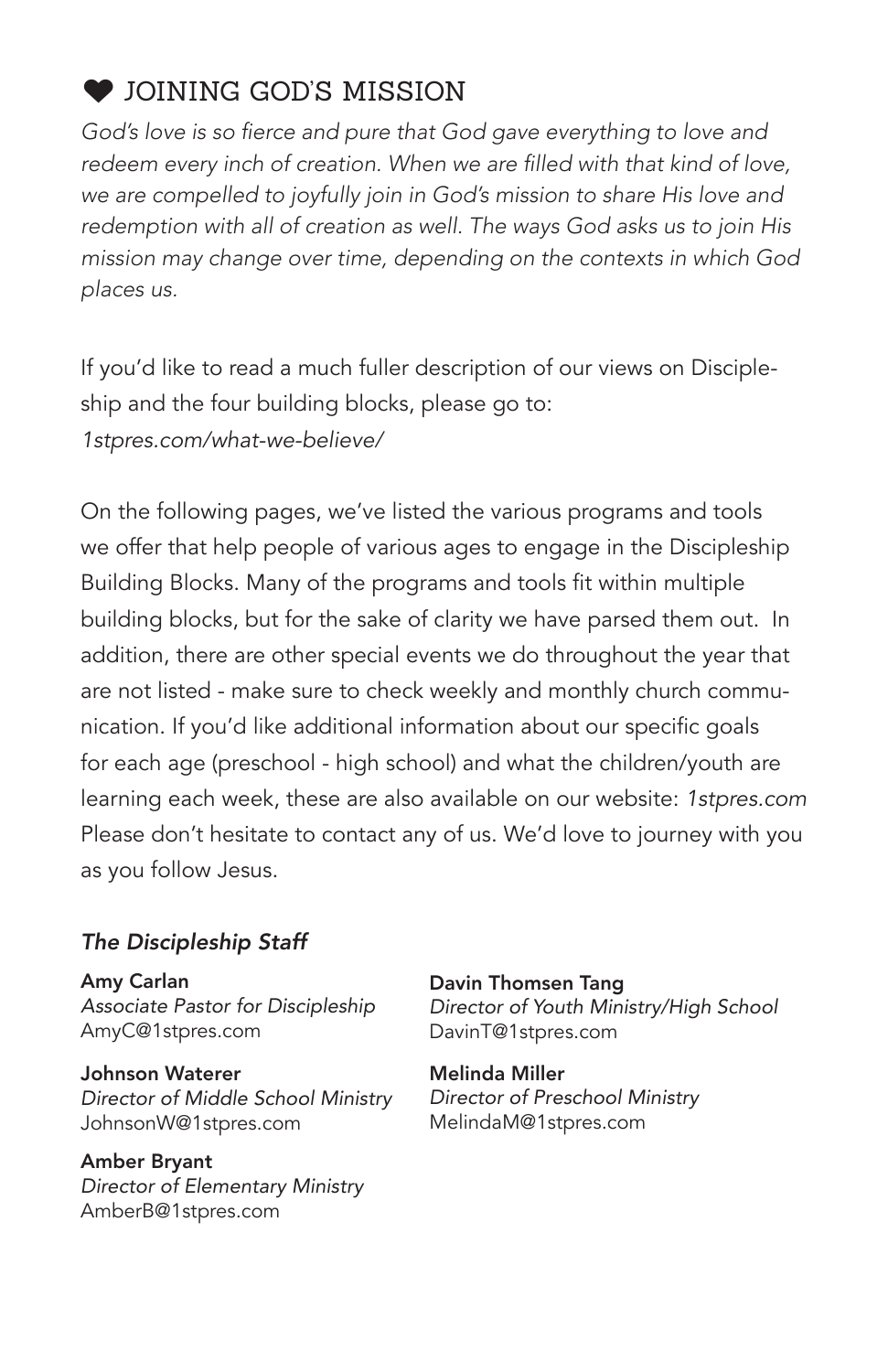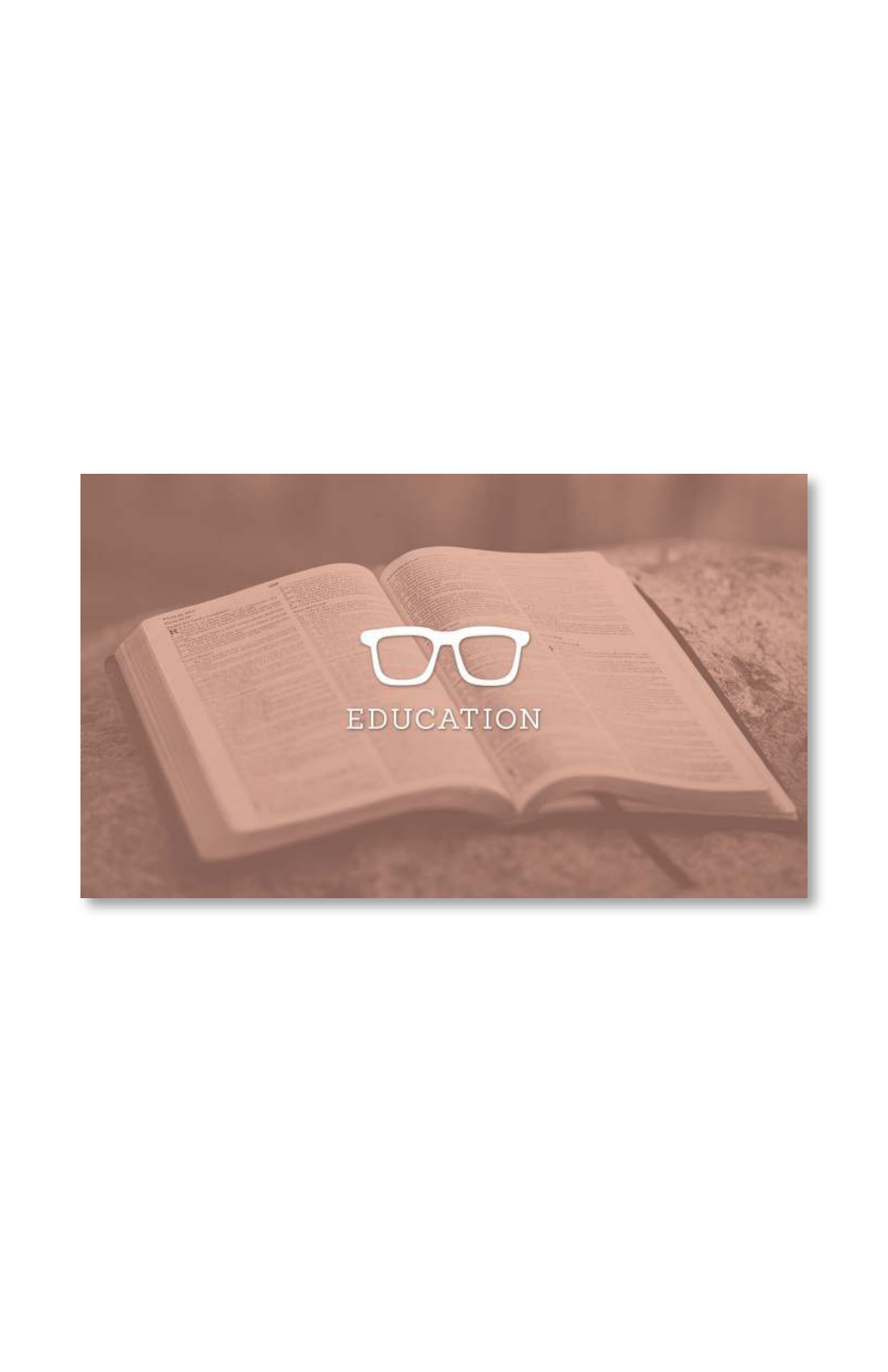## PRESCHOOL

1stpres.com/children

#### **COLEDUCATION**

Sunday School, 10am or 11am | Preschoolers gather to learn about Jesus and the true stories of the Bible, God's Word, each Sunday. For a complete list of what we teach during the years children are in preschool, please see: 1stpres.com/ministries/children

Mustard Seed Club, Wednesdays, 6:30-7:30pm | Preschoolers gather on Wednesday evenings to learn and be transformed. This is part of our WNL all-church program (see ADULT Community section).

Worship Care, Sunday morning | The main "education" of Sunday morning is at the 10 o'clock Sunday school hour. But children also continue to learn while they are in worship care during the 8:45 and 11:00 worship services.

### **A** PRACTICES

Preschool is a perfect time for disciples to start spiritual practices. We want children to know it is good and natural to make space for God and to form habits that can be built on for a lifetime. We have developed a book called "Spiritual Habits," designed specifically for preschoolers and their families to use at home. You may find it at the Preschool Window or online.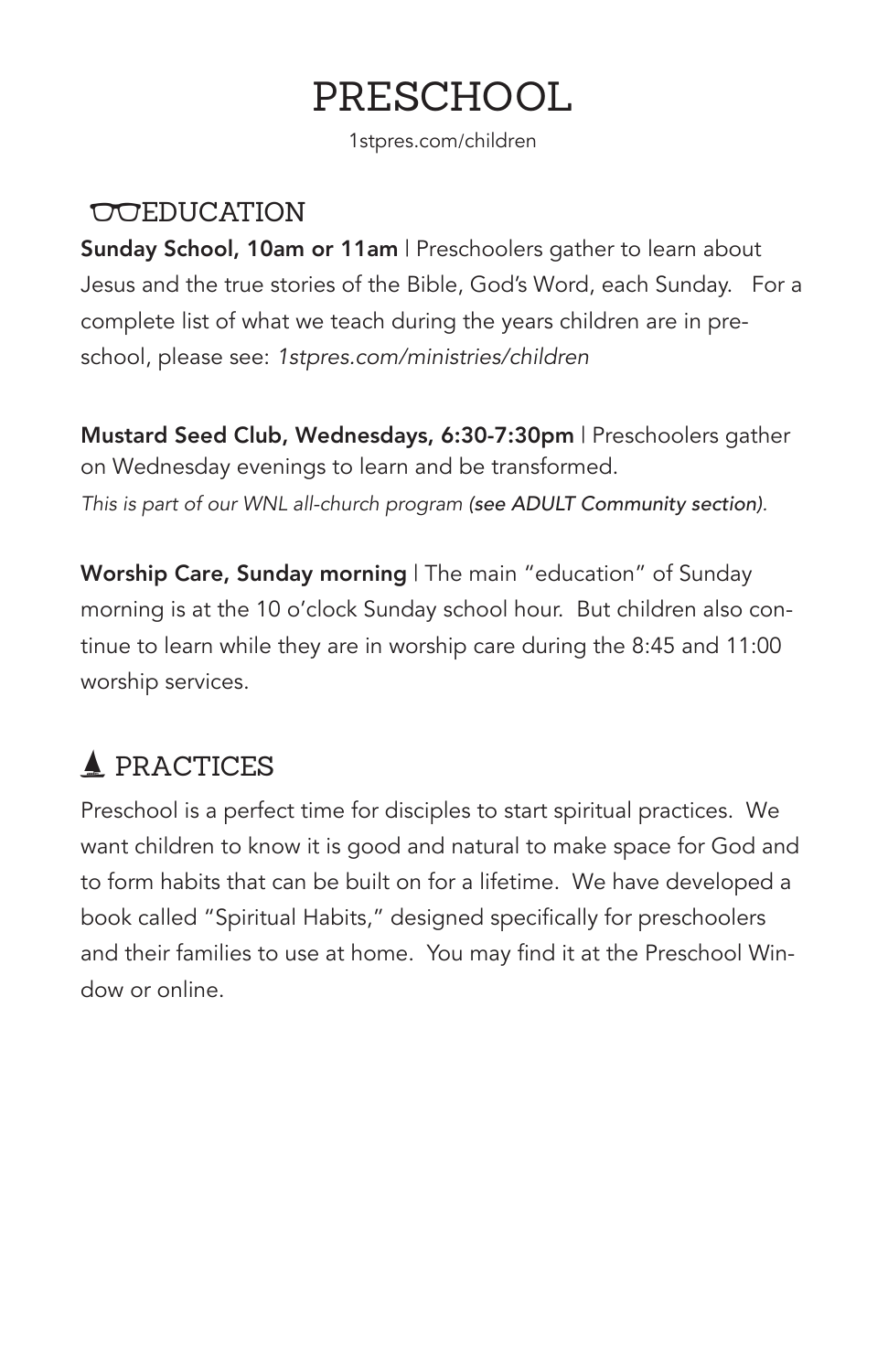## COMMUNITY

While participating in Sunday School and Mustard Seed Club is a good way for children to begin forming community, their primary community for formation is their family. We encourage parents to talk with their children about what they are learning, to help them understand that Jesus wants to be friends with us, wants us to grow to be like Him, and to engage in practices with them.

### **COINING GOD'S MISSION**

In everything we do, we try to encourage children to understand the connection between being friends with God and sharing God's love with others. We want them to know that "simple" ways of sharing God's love - like kindness and forgiveness - are important ways to Join God's Mission.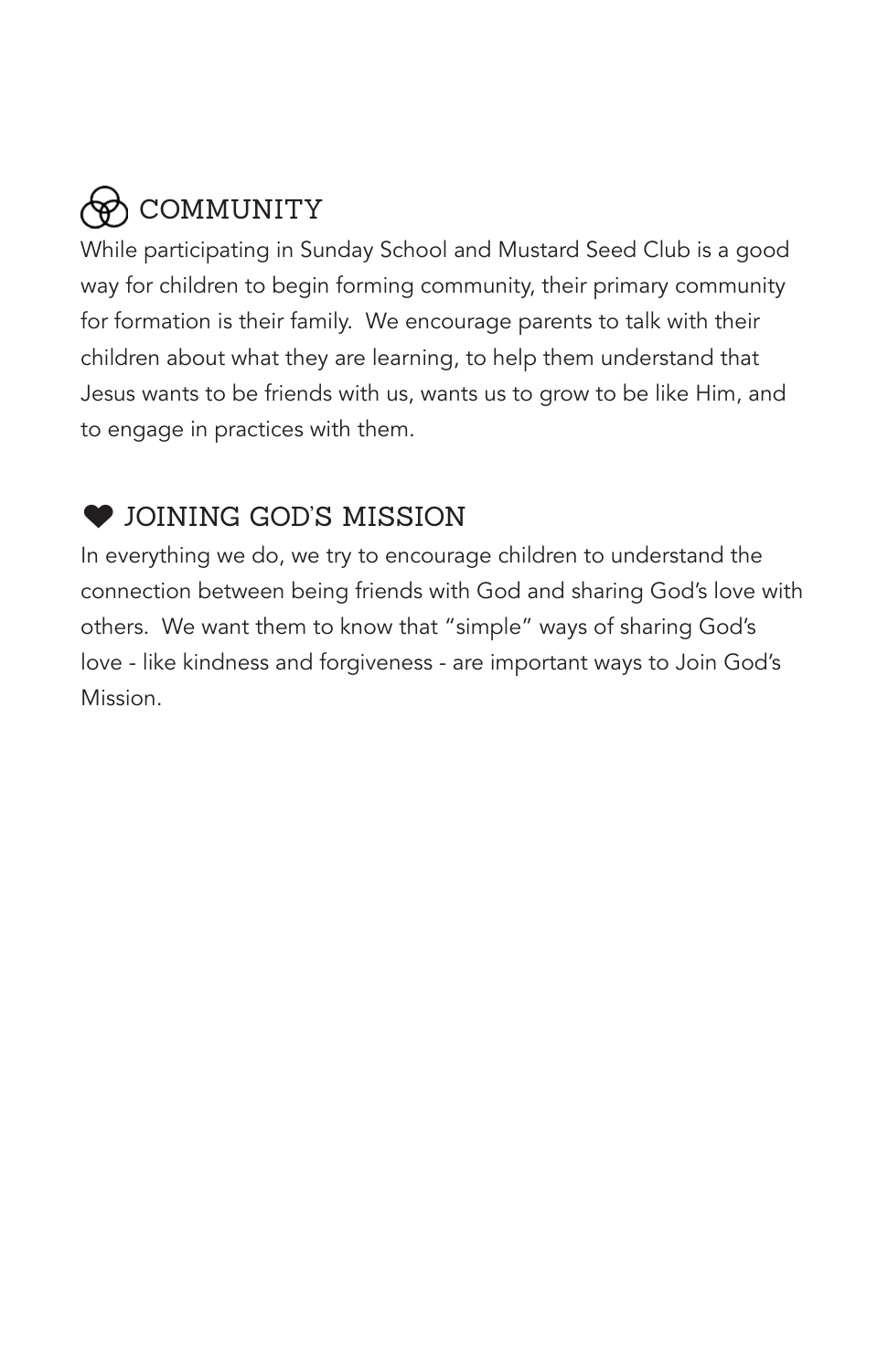## ELEMENTARY

1stpres.com/children

### **COCEDUCATION**

Sunday School, 10am | K-5th grade students experience God in an environment where they are offered opportunities to pause, wonder, imagine, and marvel at God's story and then live into and live out of it together.

Children's Church, during worship (Oct-May) | K-2nd grade students will learn about the meaning of worship and what it means to worship God, not only in church, but with their whole lives. We will also delve into the sermon topic for the day so that families can later discuss the content together.

### **A** PRACTICES

Kid Connection, Wednesdays; 6:30-7:30pm (Sept-Apr) | K-5th grade, Wednesday night is a time of spiritual formation. Students will practice habits that will help train them to be like Jesus and form their love for Him. We have developed a book of spiritual habits for families to use at home, so everyone can grow into Christ-likeness together. These books can be picked up at the Children's Ministry Window. Kid Connection is part of our WNL all-church program (see ADULT Community

section).

Children's Choir, Wednesdays; 5:50-6:30pm (Sept-Apr) | Singing Scripture is a wonderful way to instill the grace and truth of Jesus deep in our bones. Practice is during WNL all-church program (see Communi-ty section under ADULT below)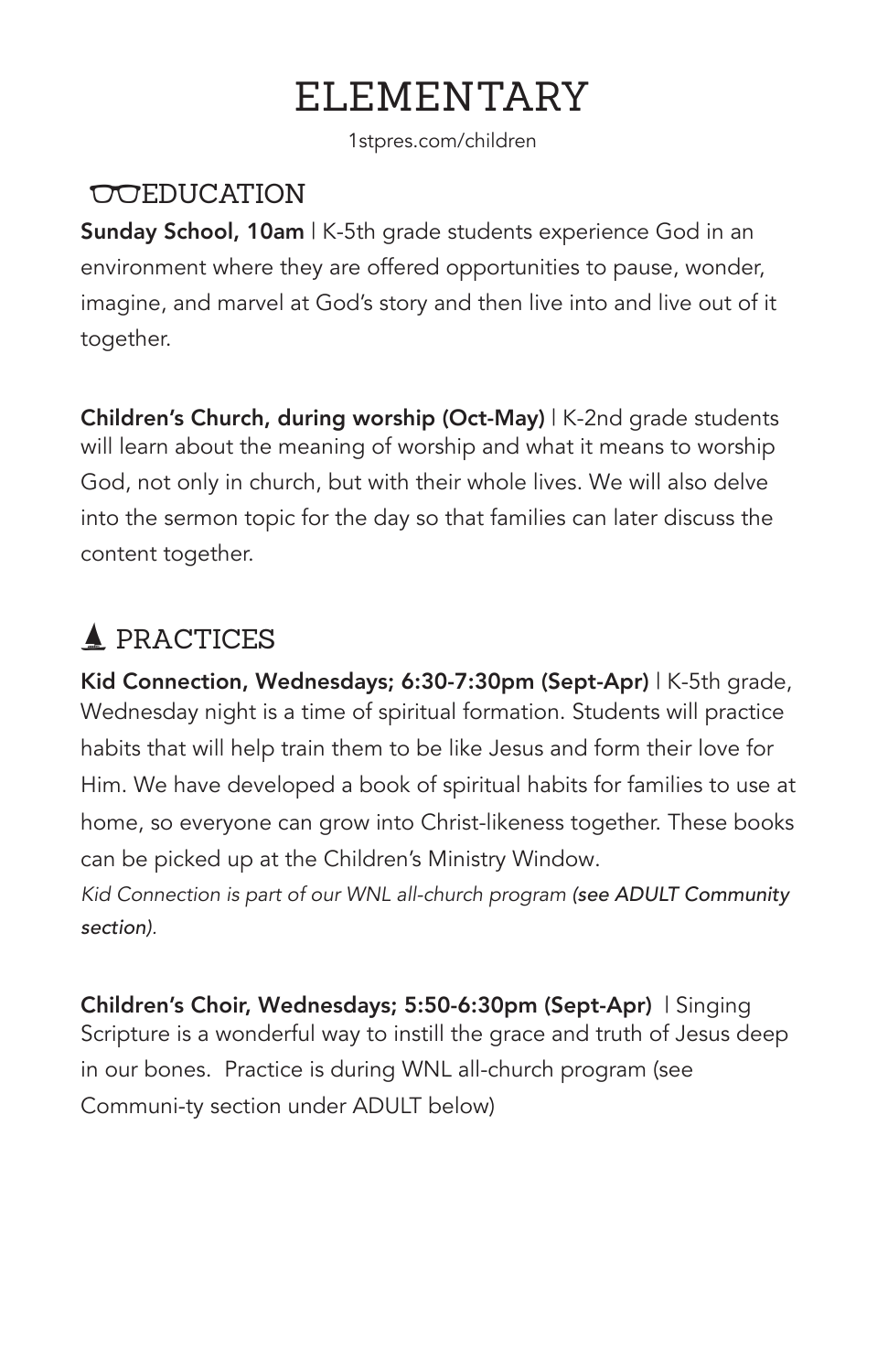## COMMUNITY

While participating in Sunday School and Kid Connection is a good way for children to begin forming community, their primary community for formation is their family. We encourage parents to talk with their children about what they are learning to help them understand that Jesus wants to be friends with us, wants us to grow to be like Him and to engage in practices with them.

### $\bullet$  JOINING GOD'S MISSION

**5th Grade Ambassadors** | God provides people of all ages with spiritual gifts to enrich their lives and equip them for growth in faith and service to God and others. Our 5th graders are no exception: they are leaders, servers, teachers, encouragers, givers, and they are compassionate. The goal of the the 5th Grade Ambassadors is to help preteens understand that serving God is something that each of us can do and that God has given us special abilities to do just that.

5th Grade Mission Week is a four-day program each summer that provides an opportunity for students to put biblical concepts of service into practice.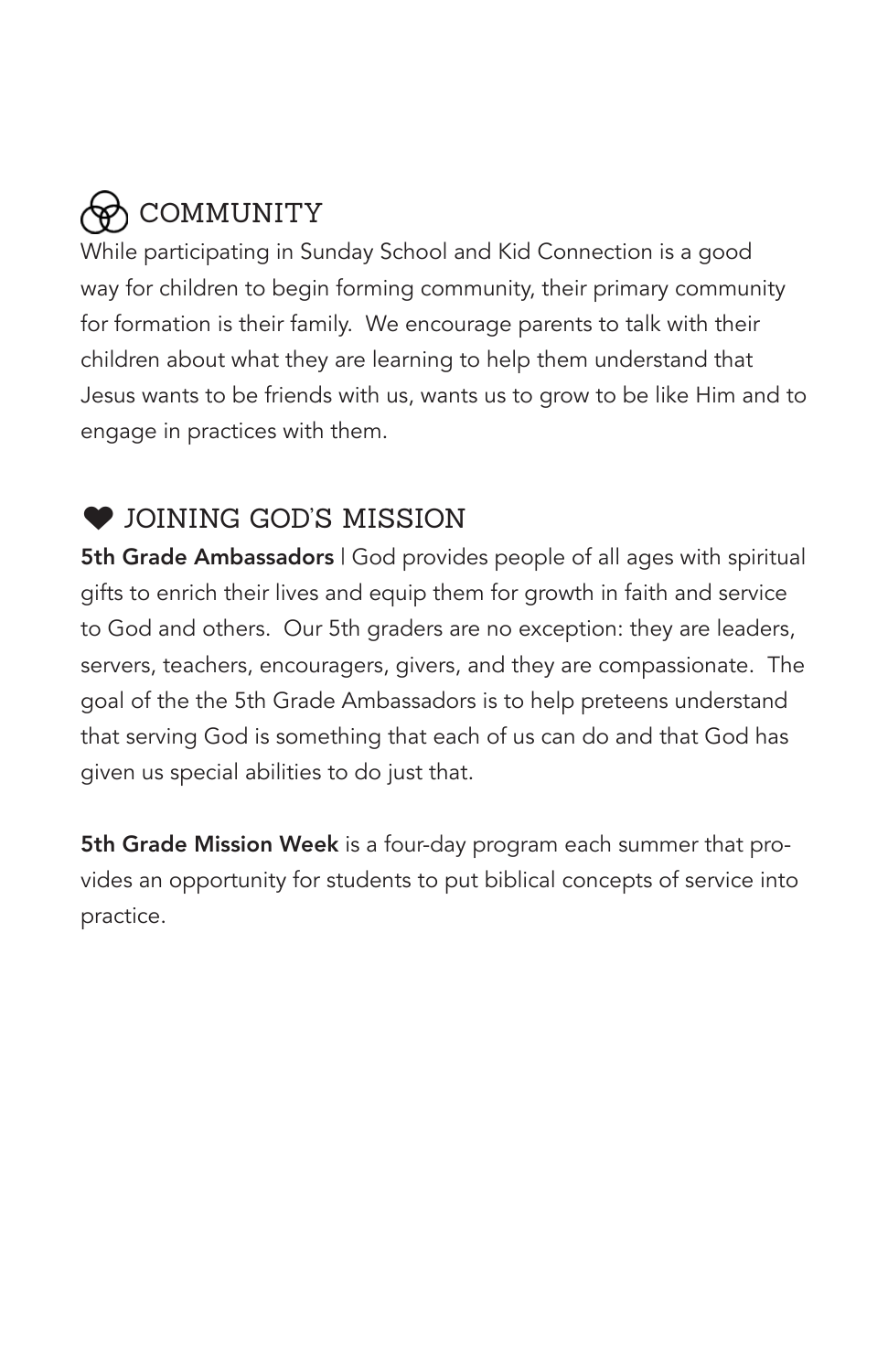

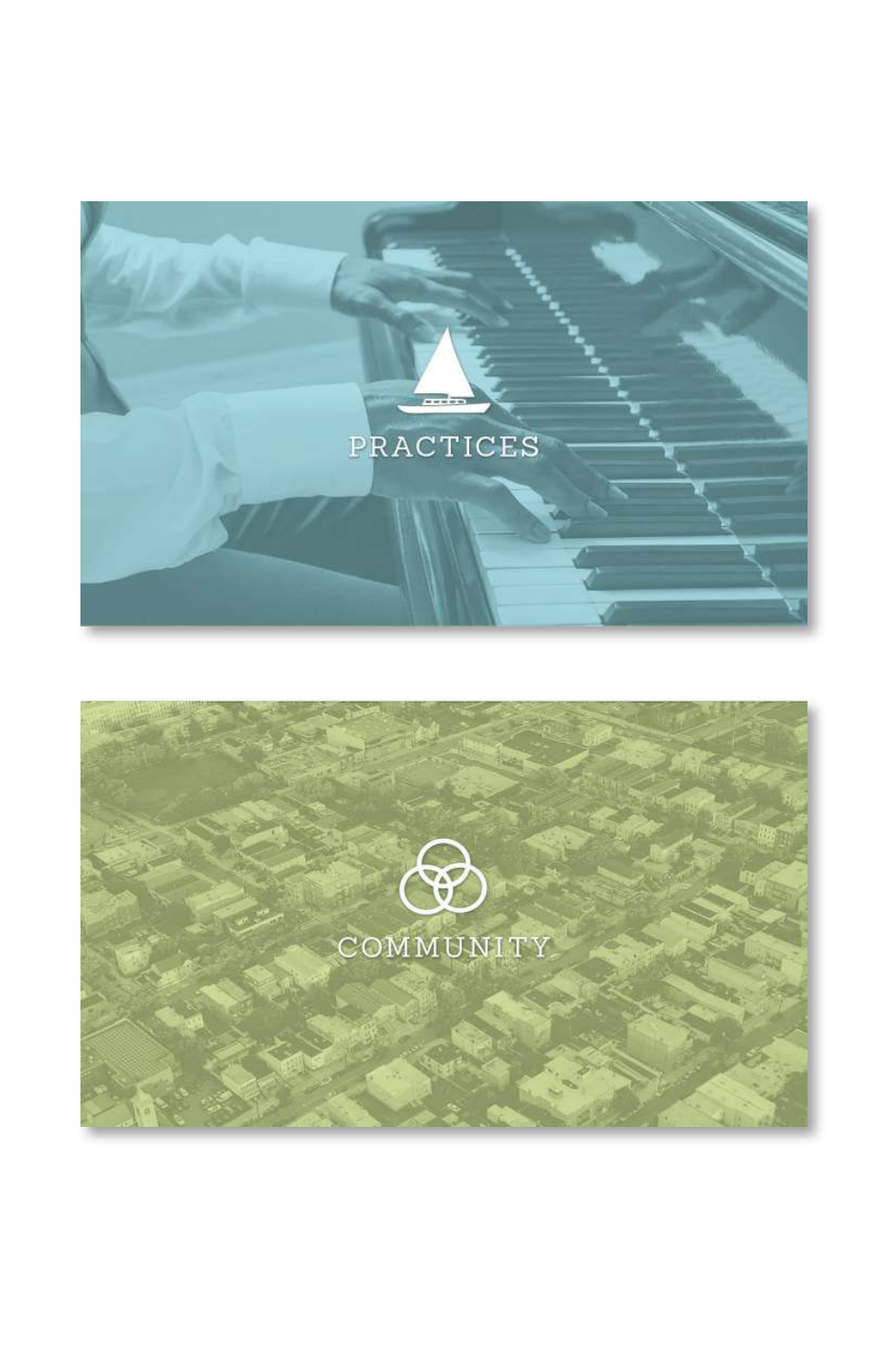## MIDDLE SCHOOL

1stpres.com/middle-school

#### **COEDUCATION**

Sunday School, 10am, B Building | Middle Schoolers gather on Sundays at 10 AM to be transformed together by the story told in Scripture about the God who created the world, reveals His love for the world in Christ, and draws people to Himself through the Spirit. Middle School students have a group of dedicated and enthusiastic teachers who seek to engage students in relationship and model the love of the Triune God as they dive into Scripture. For a more complete description of what we teach each semester in Sunday school, please visit our webpage.

**Con irmation** | Each spring, we offer a Confirmation class for  $8<sup>th</sup>$  grade students. This 12-week, immersive experience invites students to dig deeply into the foundations of Christian faith through class discussions, retreats, service, and mentorship. The purpose of the comprehensive study is to give students an opportunity to explore the Christian faith and grow deeper in their walk with Christ. Our hope is that upon com-pletion of the class, the student will affirm a desire for lifelong disciple-ship.

CONNECT, Wednesdays, 6:15-7:45pm, B-100 (Sept-May) | This is our large group ministry which combines wacky games, worship, and teaching. We gather together to grow our faith while having fun together. It's an awesome time to grow as a group and to grow in our faith. This is part of our WNL all-church program (see ADULT Community section).

Middle School cont'd on next page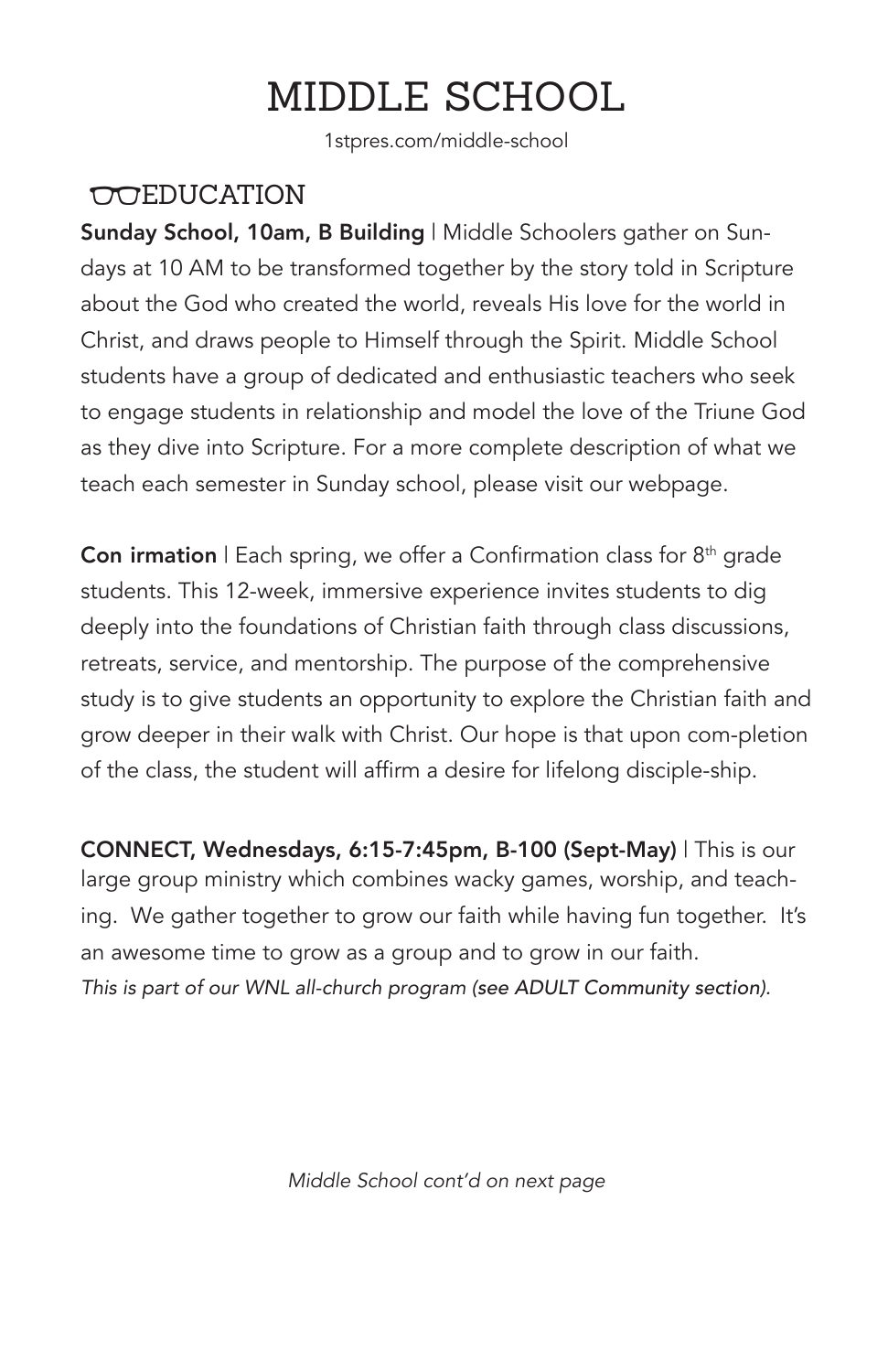### MIDDLE SCHOOL CONT'D

### **A** PRACTICES

MOVE Groups, Sundays afternoons (Sept-May) | MOVE Groups are our youth ministry's small groups. They meet weekly in the homes of church families during the school year and are divided up by grade and gender. In MOVE Groups, students explore how Scripture shapes our daily habits, practices, and friendships.

Youth Choir, Sundays; 4:30-5:15pm (Sept-Apr) | Singing Scripture and Biblical truths in community is a beautiful way to grow in faith and build relationships with God and each other.

## $\rightsquigarrow$  COMMUNITY

Middle School students are social animals. We strive to create a warm, welcoming environment among all our ministry events such that all students know how deeply they are loved by God and by our community. Our dedicated volunteer leaders love young people and are committed to walking alongside our students as they grow in faith. We also see parents and families as partners in ministry and seek to equip parents because we recognize that families are the primary area of discipleship.

### **COINING GOD'S MISSION**

We strive to create opportunities for students to participate in God's mission to the world throughout the school year. We have several mission trips and retreats, including God@Christmas, and the summer mission trips. Joining God's mission is not just going "over there" to foreign countries but embodying God's love in word and action wherever we are.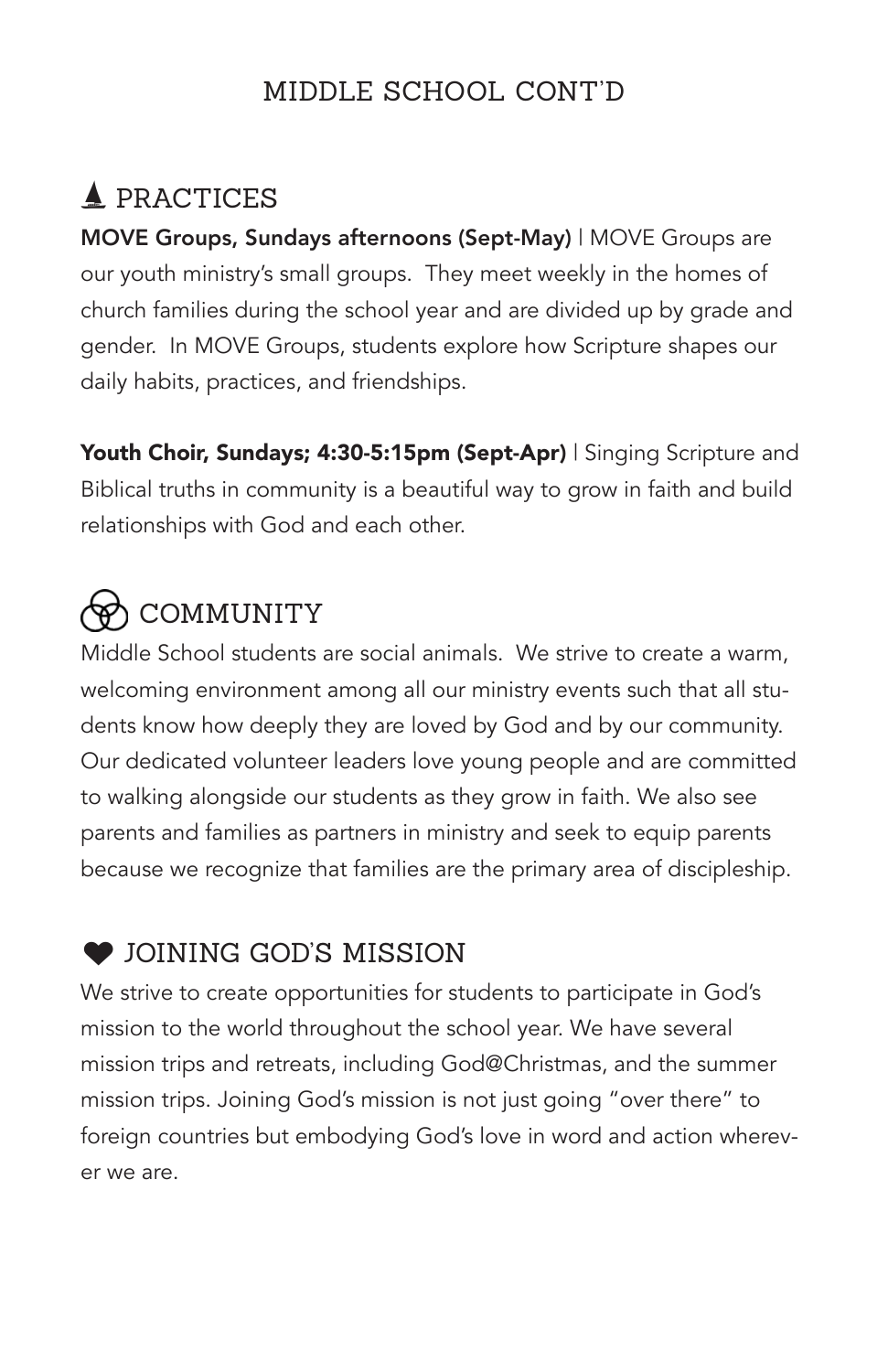## HIGH SCHOOL

1stpres.com/high-school

#### EDUCATION

Sunday School, 10am, B Building | High Schoolers gather to be transformed together by the story told in Scripture about the God who created the world, reveals His love for the world in Christ, and draws people to Himself through the Spirit. Sunday School equips high school students to step into life after high school with the tools to continue growing in their love for Christ in whatever context they find themselves in. High School students have a group of dedicated and enthusiastic teachers who seek to engage students in relationship and model the love of the Triune God love as they dive into Scripture.

### **A** PRACTICES

Youth Group, Sunday Nights (Sept-May) | This gathering will include large and small group conversations, and will be both active and reflective. A primary aim of High School Youth Group is for students to engage richly together in Christian community and to be formed as followers of Jesus.

Youth Choir, Sundays; 4:30-5:15pm (Sept-Apr) | Singing Scripture and Biblical truths in community is a beautiful way to grow in faith and build relationships with God and each other.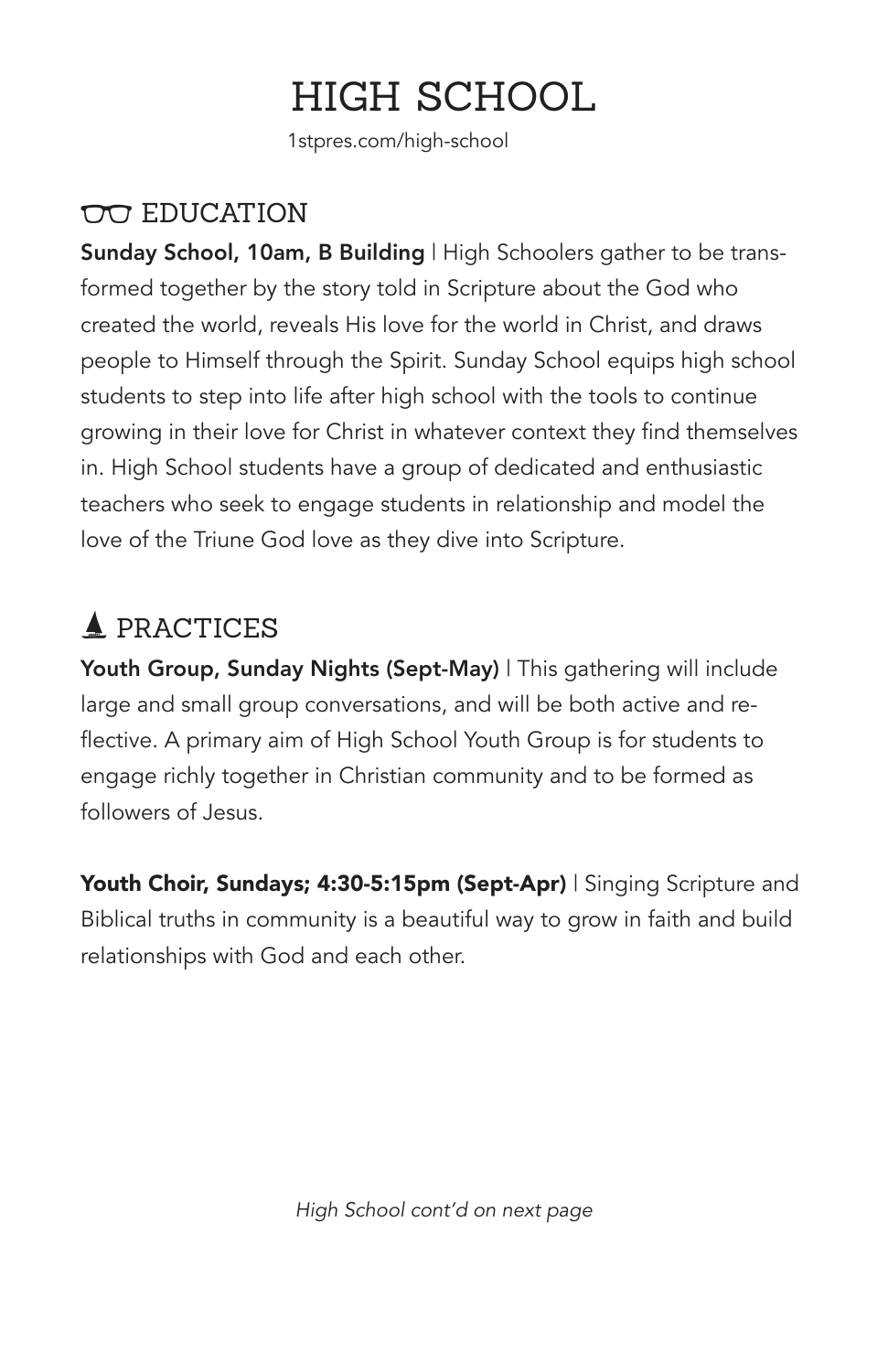### HIGH SCHOOL CONT'D

## COMMUNITY

Relationships are a vital part of the lives of high school students. We strive to create a warm, welcoming environment in all our ministry events where every student knows how deeply they are loved by God and by our community. Our dedicated volunteer leaders love young people and are committed to walking alongside our students as they grow in faith. We also see parents and families as partners in ministry and seek to equip parents because we recognize that families are the primary discipleship arena in the lives of our students.

### $\bullet$  JOINING GOD'S MISSION

We strive to create opportunities for students to participate in God's mission to the world throughout the school year. We have several mission trips and retreats, including God@Christmas, and the summer mission trips. Joining God's mission is not just going "over there" to foreign countries but embodying God's love in word and action wherever we are.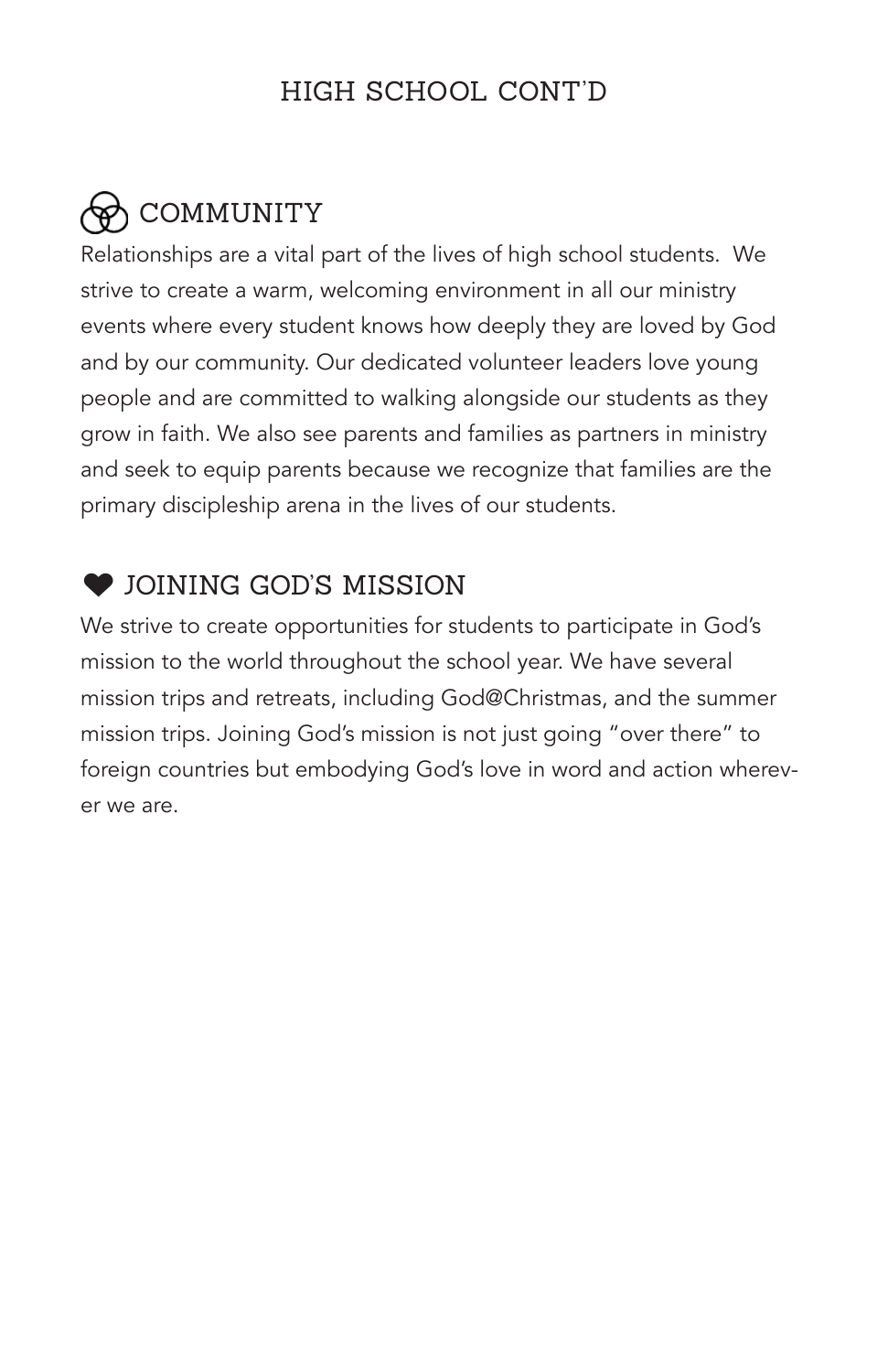## JOINING GOD'S MISSION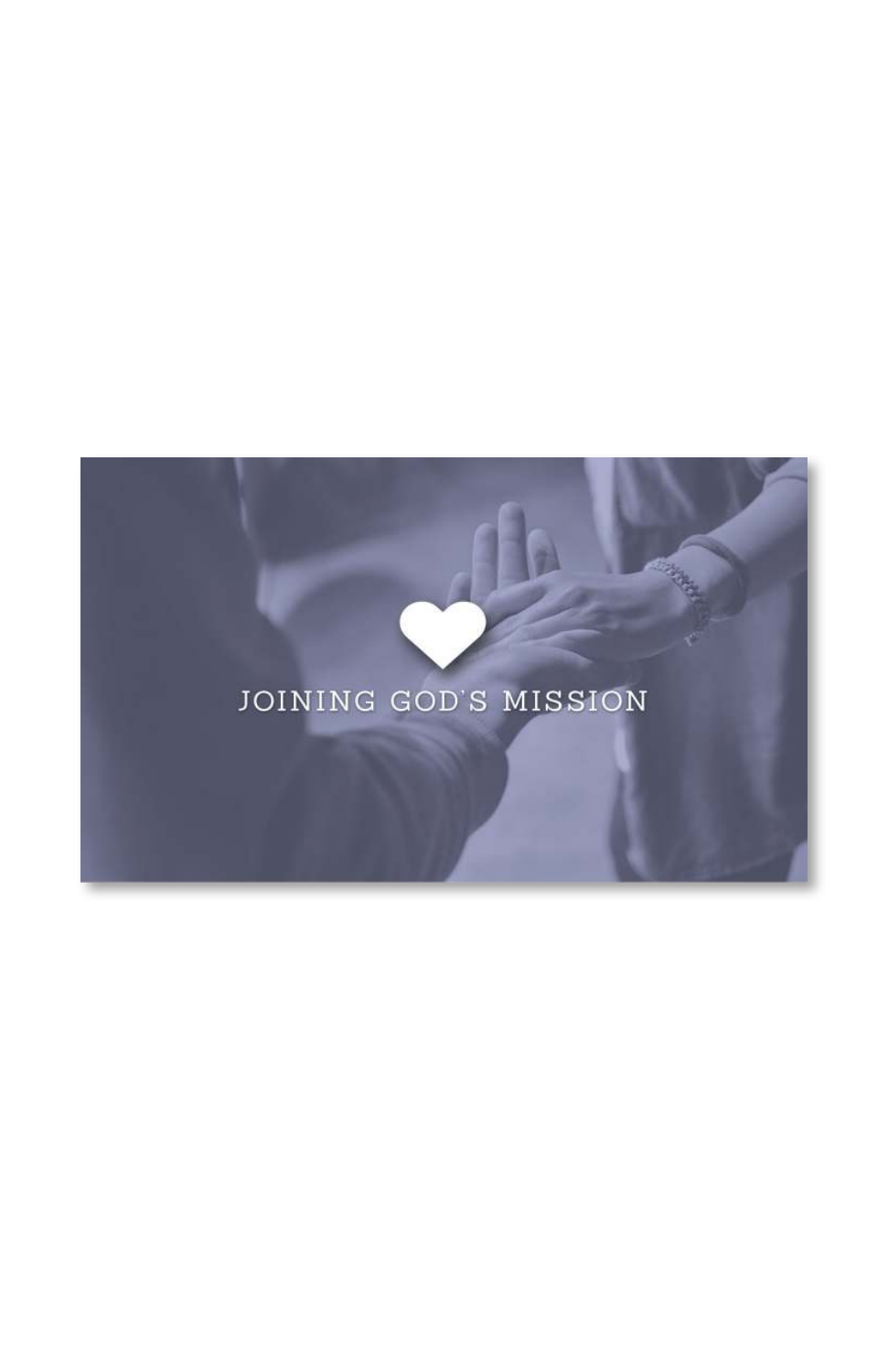## ADULTS

#### **COLEDUCATION**

Sunday School, 10am | Sunday school is a rich tradition at 1st Pres. We have quite a few classes that meet each week, that vary in style and format. We also have short-term classes that meet in the fall, January, and spring. Whether weekly or short-term, whether lecture or conversation based, our classes are all are Biblically-based and welcoming to anyone, anytime. For a full list of classes, see 1stpres.com/sunday-school

Women's Bible Study, Wed. 6:30-7:30pm & Thurs. 9:30-11:30am (Sept-Apr) | WBS is open to all women, no matter their age, stage, or spiritual maturity. WBS includes large group teaching and discussion groups. Join anytime:1stpres.com/women

Men's Bible Study, Tues. 6:30am (Sept-Apr) | Men's Bible study includes teaching, table group discussion, and prayer. All men are welcomed.

### **A** PRACTICES

Church-wide | We engage in practices individually but we also believe God is calling us to commit to practices as a whole community. As a way to engage communally and equip us individually, as a church we focus on one practice for a 3-month period. Resources for the current, and previous practices, are online at 1stpres.com/practices and available at the Welcome Desks and in the Resource Room.

Day Apart Retreats | These retreats are held locally 4 times per year, usually on Saturdays. They are days of guided solitude and silence with the Lord, with personal time and optional group sharing. For details, see 1stpres.com/retreats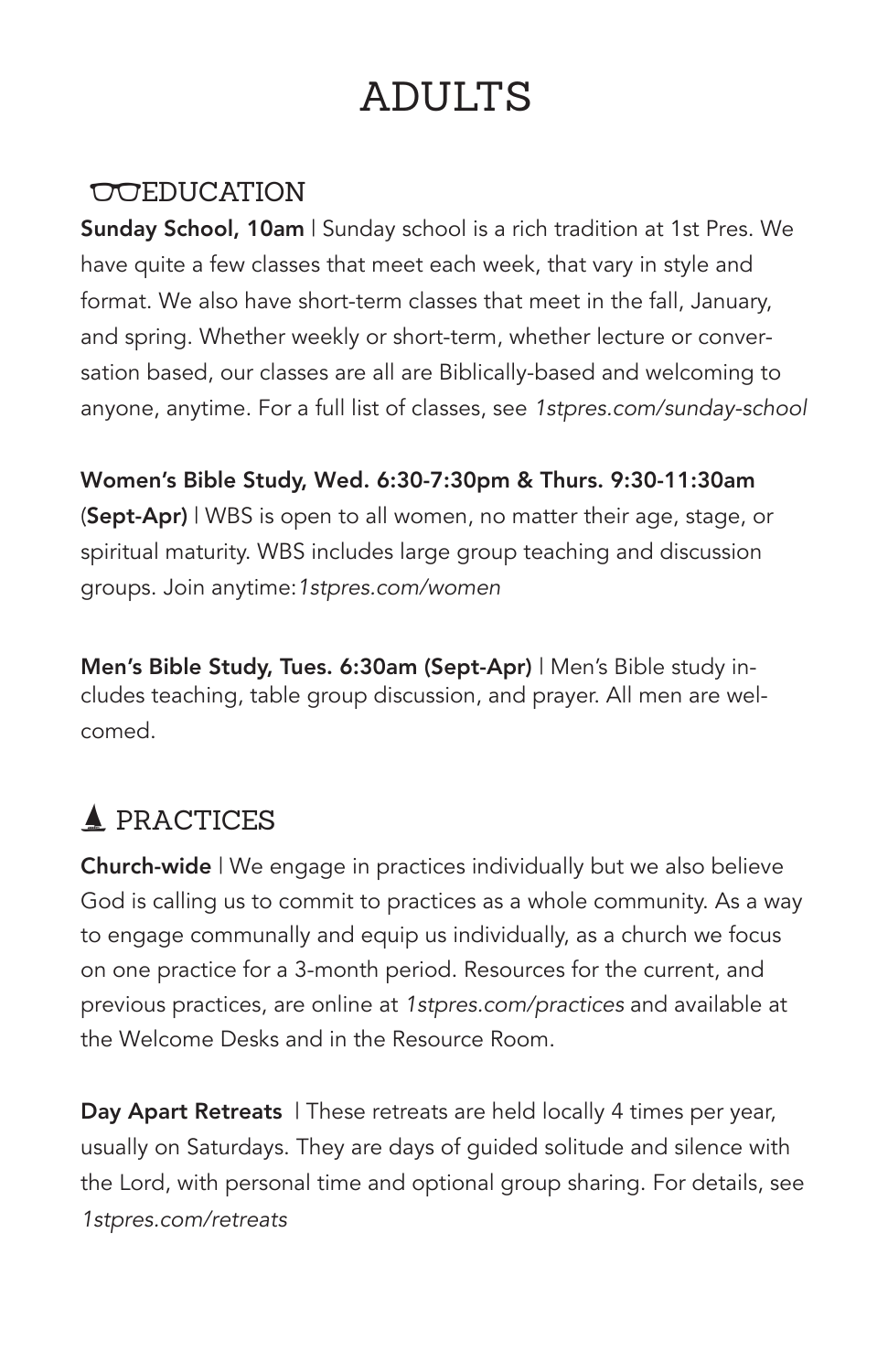Weekend Retreats | We offer 3 retreats per year in which we pull away from WS to be together and with the Lord: The All-Church retreat (for ALL!) is the last full weekend in September; the Women's Retreat is in February, and the Men's Retreat is in March. See 1stpres.com/retreats

## **B** COMMUNITY

Wednesday Night Live (WNL) (Sept-Apr) | WNL is a time when the whole church family comes together. We gather for dinner served from 5:15-6:25pm, followed by programming for all ages, 6:30-7:30pm. Programming includes Mustard Seeds (preschool), Kid Connection (Elementary), Connect (Middle School), both women and men's Bible studies, choirs (children and adult) and small groups.

Visit 1stpres.com/wednesday-night/ to RSVP and for details.

Small Groups | Small groups are a wonderful way to build relationships with others so that we may help one another grow in the image of Jesus. If you are interested in joining or starting a small group, please contact Amy Carlan.

Lenten Small Groups (short-term) | Each Lent, we offer 6-8 week small groups that are open to everyone. Look for information at the beginning of each calendar year.

HOUSE (Young Adults), Mondays 7:30pm | House is a group of men and women (20's-30's)--young professionals or graduate students, single or married--who are seeking a group to grow in their faith, to engage in meaningful fellowship, and to be equipped and empowered to live on mission. HOUSE is dedicated to providing a space for us to encounter + live for Jesus in the everyday stuff of life so that we can be disciples who make disciples. See 1stpres.com/ministries/young-adult to connect to the Facebook page.

ADULTS cont'd on next page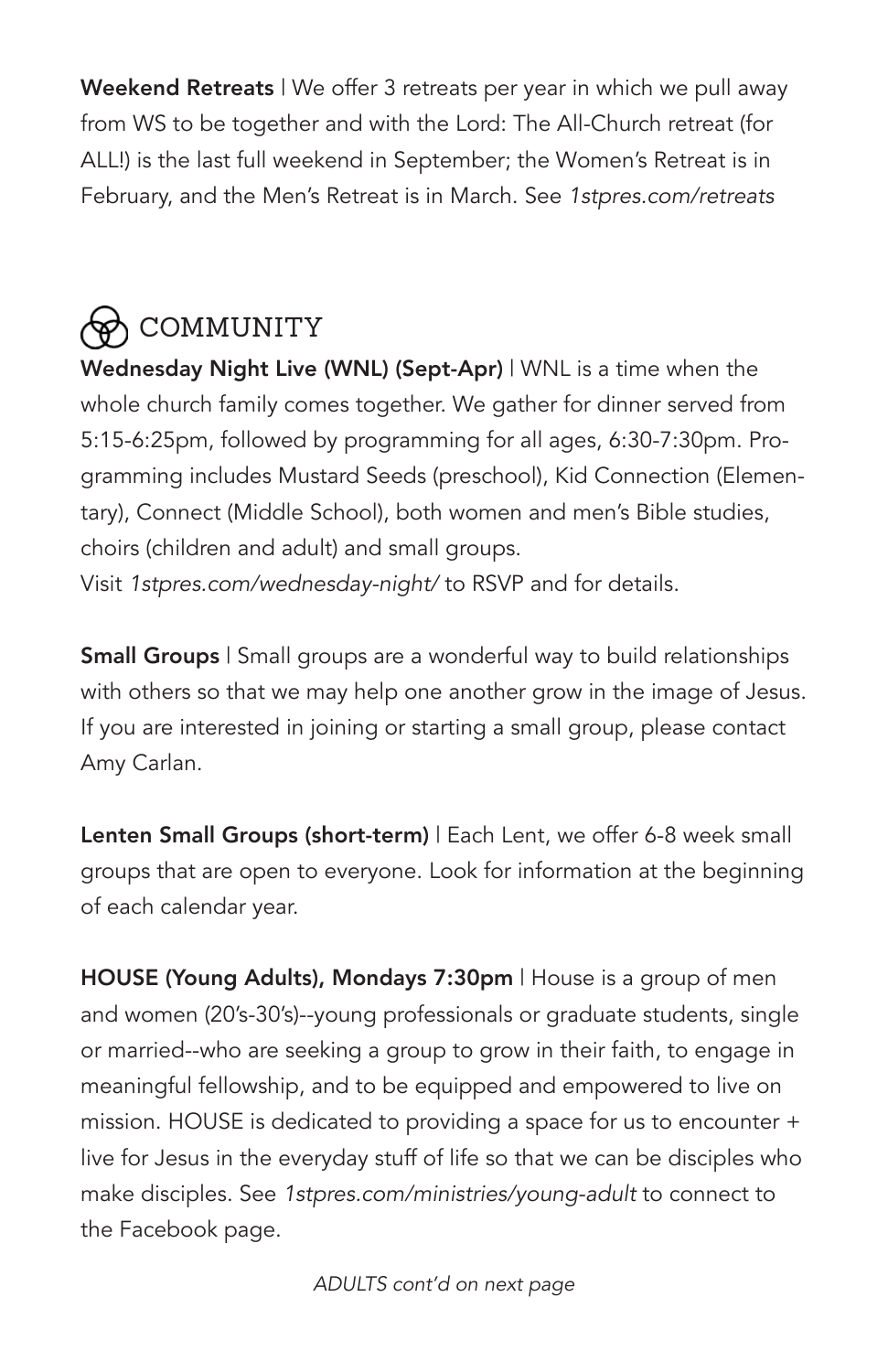### ADULTS CONT'D

MOPS, 9:30-11:30am 1st and 3rd Tuesdays, Sept-May | MOPS is a gathering of mothers with preschoolers. See 1stpres.com/mops.

Friday Morning Men's Group, 6:30am | This group meets year-round for Scripture study, prayer, and encouragement. All men are invited to join anytime.

**Neighborhood Groups (NG)** ING is a program designed to help us connect to our church family in our actual neighborhoods. NG meet 2-4 times each year with the simple goals of increasing our connections and caring for one another. Each Covenant Partner (member) is placed in a NG. We are currently looking for NG Captains and Hosts. If you are interested, please contact Amy Carlan. Visitors are also welcome! If you are visiting and want more information about your NG, please also contact Amy.

#### **COINING GOD'S MISSION**

There are myriad ways to join God's mission: by using our God-given gifts and resources, by faithfully living out our vocations, by extending hospitality to our neighbors and sharing Christ with them, and by pursuing God's wholeness, peace, and justice in our communities and the world. The best way to know how to Join God's Mission is to ask the Lord and explore possibilities. As a part of your exploration process, consider checking out some formal opportunities at 1stpres.com missions or pick up a "Global and Local Missions" Guide at one of the Welcome Desks. The website and the guide both contain contact information for each service opportunity.